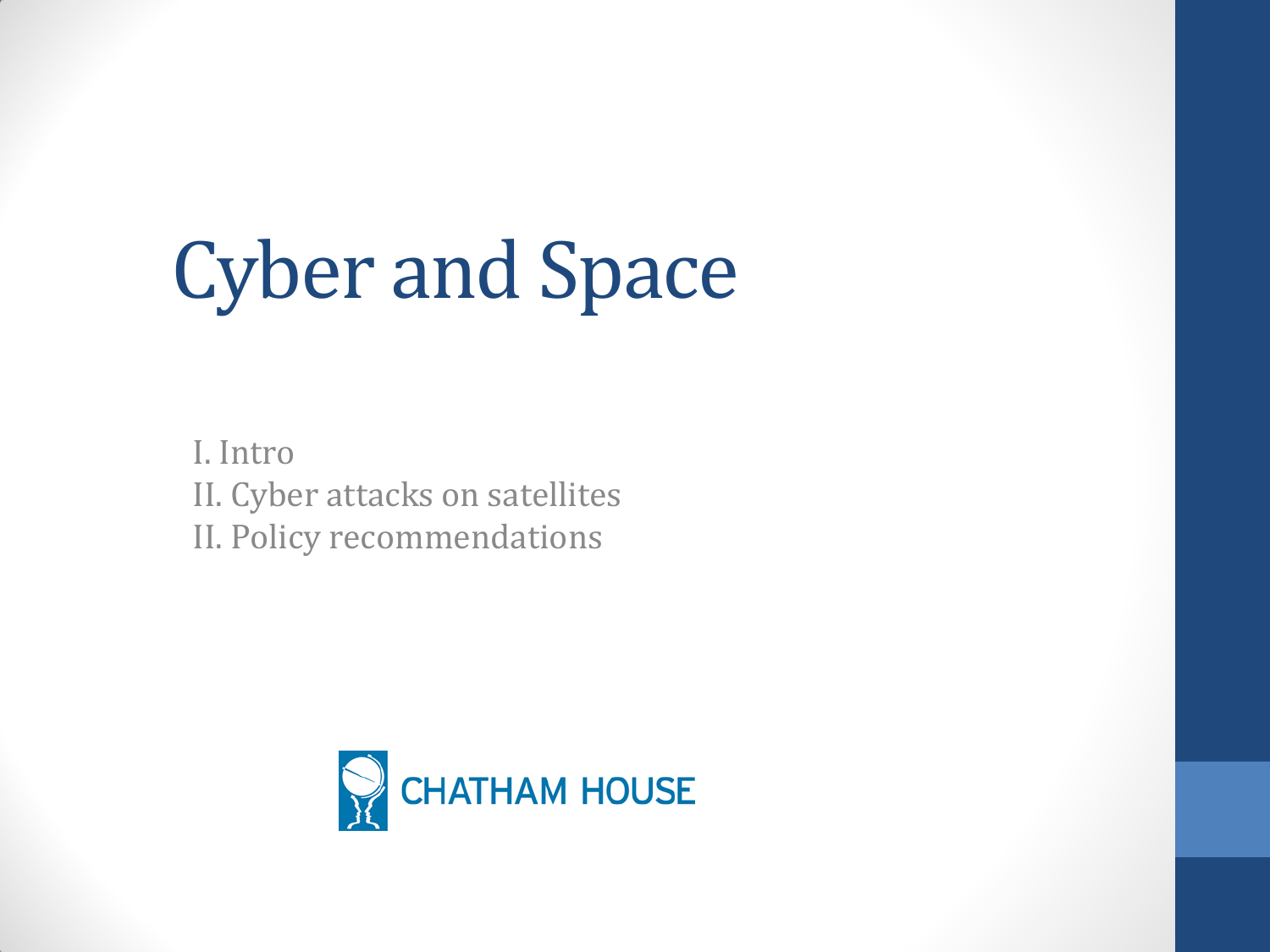### I. Intro

#### **The Project**

-Bringing together experts from both the cyber and space security communities to explore connections between the two domains.

#### **The Landscape**

-Space components (especially satellites) have become an integral part of cyberspace.

- -Commonalities between cyber and space:
- 1. Reduction in costs for entry
- 2. Resulting increase in the number of actors

As the interdependence between cyber and space grows, so does the **disruptive potential of threats**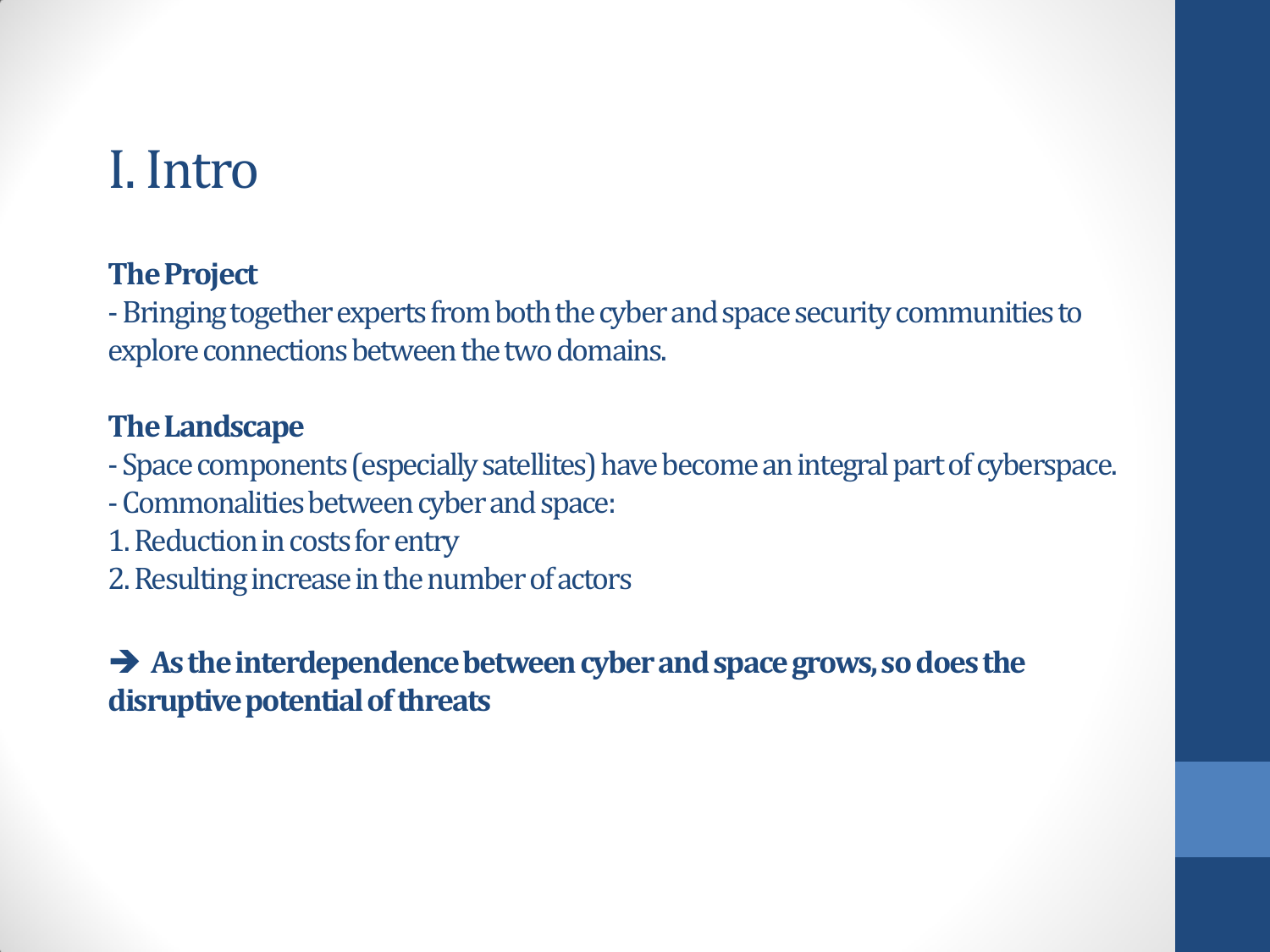## II. Cyber attacks on satellites (I)

### **1. GPS attacks**

**a. Jamming**

**Definition:** "Creating a false GPS signal that overpowers the real GPS signal"

#### **How GPS works**

-GPS (Global Positioning System) is a system primarily used for navigational purposes by individuals, commercial entities, and the military

-A series of earth orbiting satellites continually broadcast radio signals with their location and the time (measured by atomic clocks) to a GPS receiver on the ground

–The GPS receiver detects the signals coming from satellites

**→ Once the GPS receiver has locked on to 4 different satellites, it can use this information to pinpoint its exact location as well as to confirm the time.**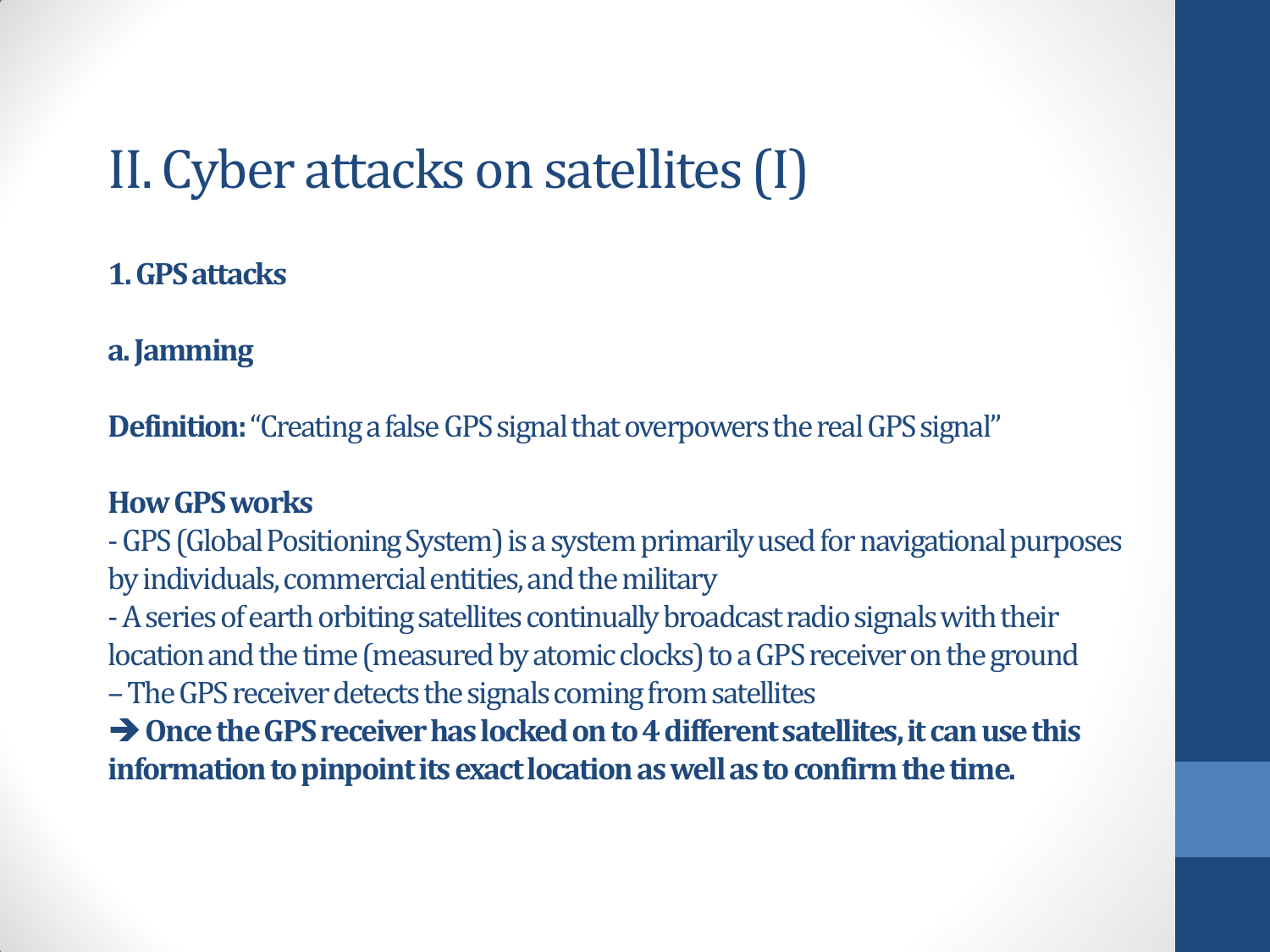# II. Cyber attacks on satellites (II)

#### **How Jamming works**

-The problem is that GPS uses radio waves, which are very weak

-Thus, radio waves are among the easiest to jam

 **The attacker uses a jamming device that directs an even stronger signal at the GPS receiver so that it overpowers the satellite signal.**

#### **Key point**

-In Jamming, the victim knows that he has been the victim of an attack because his GPS receiver does not work

#### **Concerns**

-Jammers are easily accessible online and can be used by criminals, terrorists, and states

-They can cost as little as \$30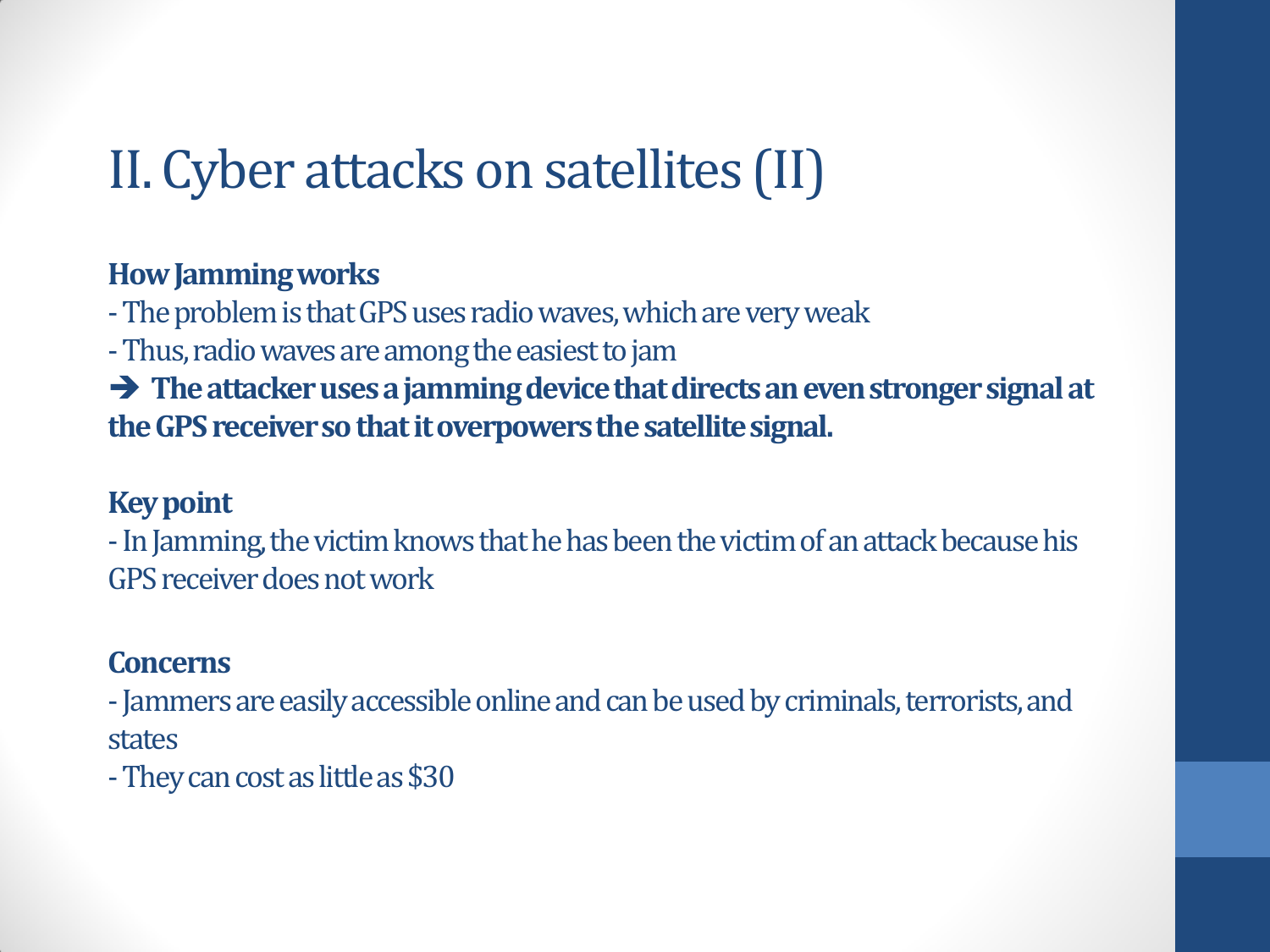# II. Cyber attacks on satellites (III)

#### **Jamming attacks**

1. Can take down mobile phone signals 2. Used by organized crime to steal cars and lorries carrying goods 3. Censorship

#### **Case study**

-North Korean jamming attacks on South Korea (2010, 2011, 2012)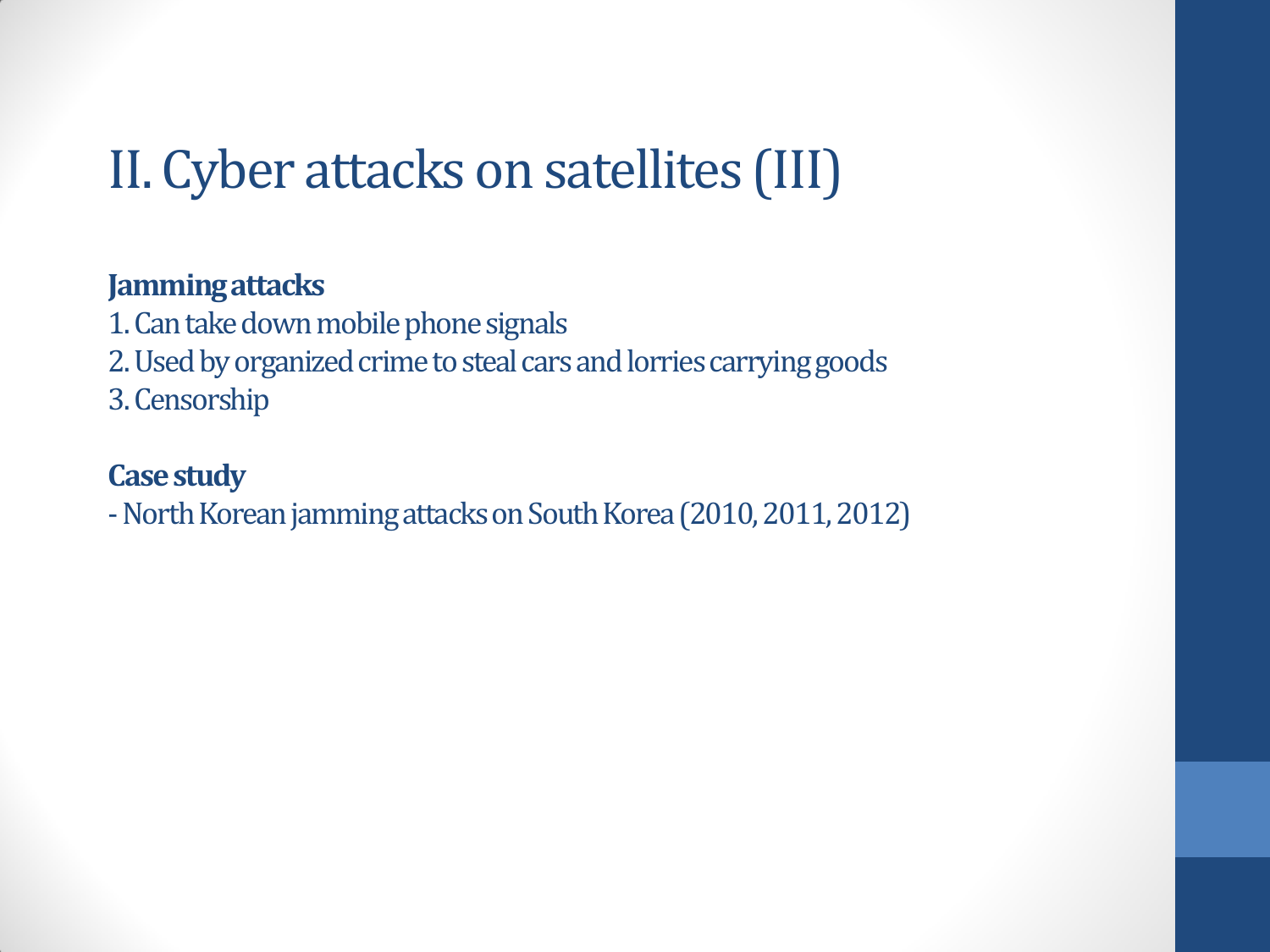# II. Cyber attacks on satellites (IV)

### **b. Spoofing**

**Definition:** "Deceive the GPS receiver into tracking counterfeit GPS signals"

### **How Spoofing works**

- -A jamming attack comes first, in which the signal is overwhelmed
- -The GPS receiver can no longer read the signal; it loses the lock on the satellite
- -A perpetrator can use a satellite simulator to generate a fake GPS signal
- -The GPS receiver then picks up the nearest signal

### **Key point**

- -In jamming, the target knows he has been a victim of an attack
- -In Spoofing, the target does not know that the signal his GPS unit is receiving is a fake one
- -Spoofing is therefore a way to feed false data into a system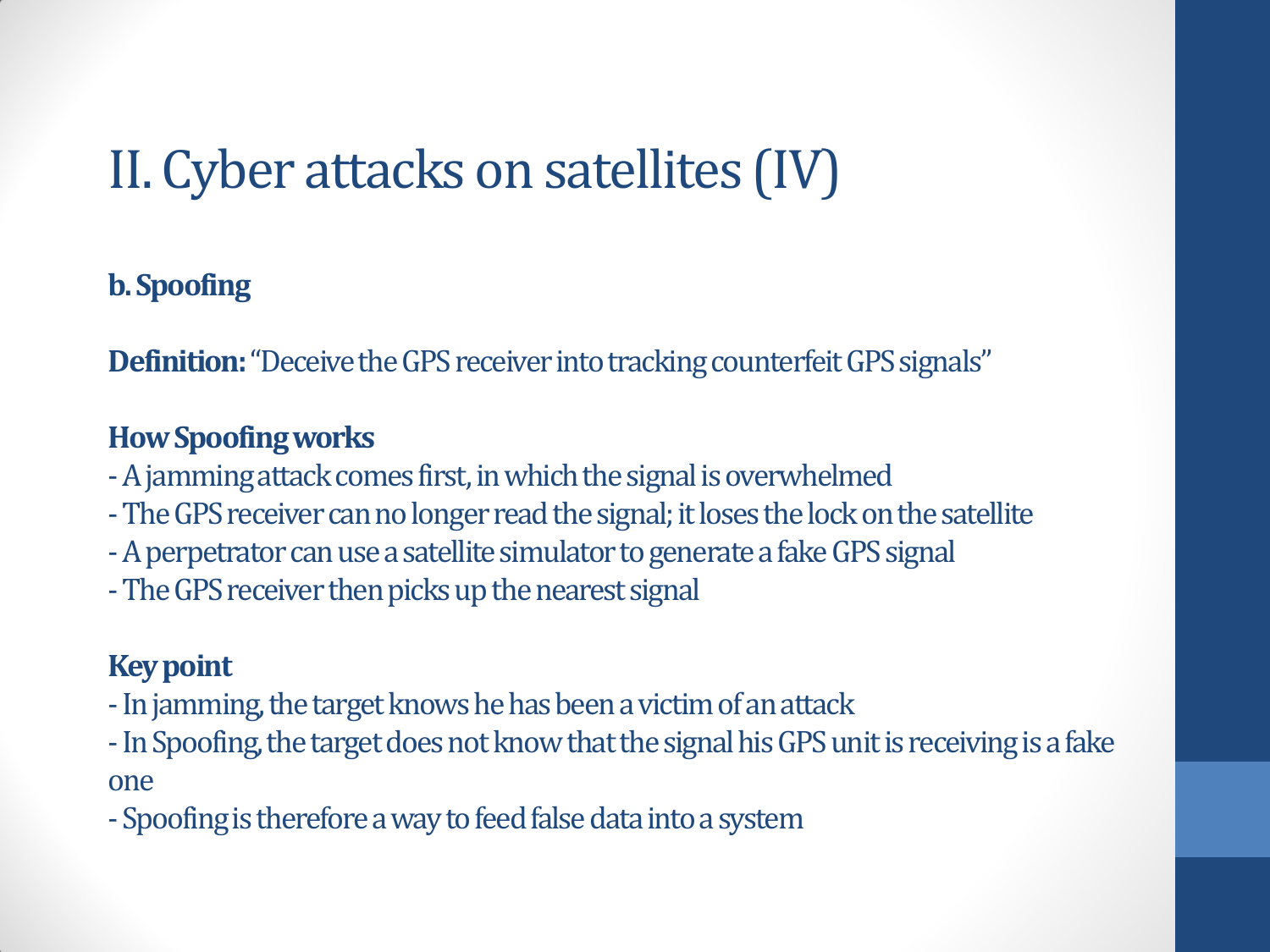# II. Cyber attacks on satellites (V)

### **Doomsday scenarios: use by terrorists**

-GPS is pervasive in everdaylife

-The perpetrator of a spoof attack can create a GPS signal that gives the incorecttime to the intended receiver

- -Because critical infrastructure depends on accurate time, it would be possible to:
- 1. Cause part of the power grid to explode
- 2. Interfere with the functioning of banks and stock exchanges

3. Disrupt civil aviation systems, law enforcement, and emergency service communications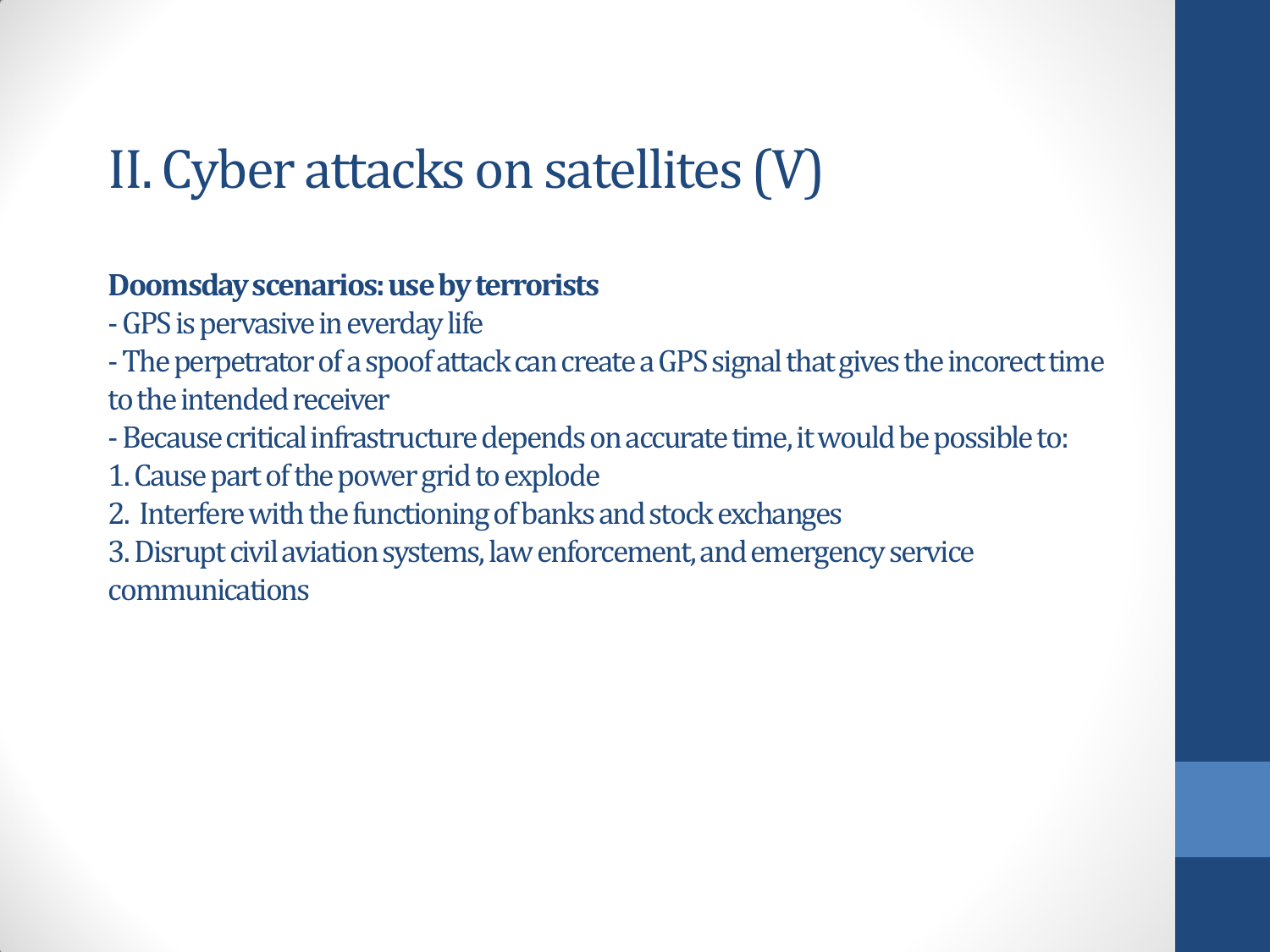## II. Cyber attacks on satellites (VI)

#### **2. Bringing down a satellite**

Case study: Ukraine attempts to take down a Russian satellite (March 17th) -This can be done by sending a signal from the ground that causes a satellite to manoeuver and lower its orbit -This could push it to re-enter the earth's atmosphere and burn up

**3. Eavesdropping**